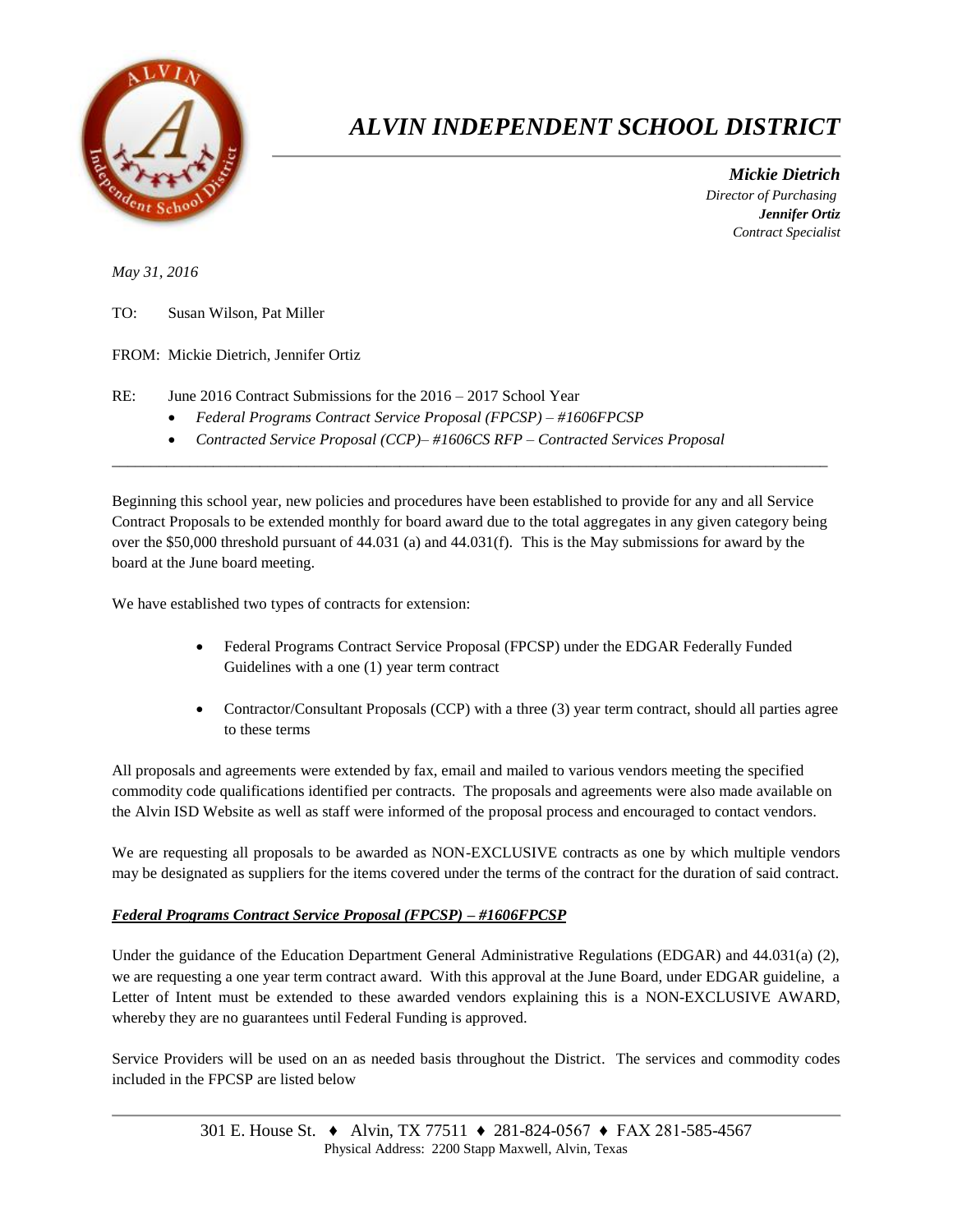| <b>COMMODITY</b> |                                                       |  |  |
|------------------|-------------------------------------------------------|--|--|
| <b>CODE</b>      | <b>SUB-CATEGORY DESCRIPTION</b>                       |  |  |
| A-924-41         | <b>Instructions with Students - Classroom</b>         |  |  |
| A-924-74         | <b>Staff Development/Training Services</b>            |  |  |
| A-948-86         | Speech Language Pathology Therapy/Evaluation Services |  |  |
| A-948-67         | Occupational Therapy Services                         |  |  |
| A-948-70         | <b>Physical Therapy Services</b>                      |  |  |
| A-948-56         | <b>Music Therapy Services</b>                         |  |  |
| A-948-76         | Licensed Specialist in School Psychology              |  |  |
| A-948-35         | Diagnostician                                         |  |  |
| A-948-77         | Orientation and Mobility Services                     |  |  |
| A-948-68         | <b>Vision Services</b>                                |  |  |
| A-948-64         | <b>Skilled Nursing Services</b>                       |  |  |
| $A-961-67$       | Sign Language Interpreting                            |  |  |
| A-948-78         | In-Home/Parent Training Services                      |  |  |
| $A-961-46$       | <b>Interpreting Services</b>                          |  |  |
| A-948-79         | Bilingual Assessment/Diagnosis or Evaluations         |  |  |

Under the FPCSP, we are requesting award to the thirty-seven (37) qualified responses we have received this month for services outlined under the following commodity codes:

| <b>COMPANY</b>          |                                                  |                                                           |  |
|-------------------------|--------------------------------------------------|-----------------------------------------------------------|--|
| <b>NAME</b>             | <b>COMMODITY CODE</b>                            | <b>SUB-CATEGORY DESCRIPTION</b>                           |  |
|                         | A-948-86; A-948-67; A-948-70;                    | Speech; OT; PT; Music Therapy; School Psychologist;       |  |
| Accountable             | A-948-56; A-948-76; A-948-35;                    | Diagnostician; O& M Specialist; Skilled Nursing Services; |  |
| Healthcare              | A-948-77; A-948-64; A-961-67;                    | Sign Language Interpreting; Bilingual Assessments;        |  |
| <b>Staffing</b>         | A-948-79; A-961-46                               | <b>Interpreting Services</b>                              |  |
| <b>Action Potential</b> |                                                  |                                                           |  |
| Learning LLC            | A-924-74                                         | <b>Staff Development and Training Services</b>            |  |
| Advanced                |                                                  |                                                           |  |
| Medical                 |                                                  |                                                           |  |
| Personnel               |                                                  |                                                           |  |
| Services                | A-948-86: A-948-67; A-948-70                     | Speech; OT; PT                                            |  |
| <b>Advance Plus</b>     |                                                  |                                                           |  |
| <b>Therapy Services</b> |                                                  |                                                           |  |
| <b>LLC</b>              | A-948-86                                         | Speech                                                    |  |
| Alliance for            |                                                  |                                                           |  |
| Multicultural           |                                                  |                                                           |  |
| Community               |                                                  |                                                           |  |
| Services                | A-961-46                                         | <b>Interpreting Services</b>                              |  |
| All Source              |                                                  |                                                           |  |
| Recruiting Group        |                                                  |                                                           |  |
| dba Ardor Health        | A-948-86; A-948-67; A-948-70;                    | Speech; OT; PT; School Psychologist; Skilled Nursing      |  |
| Solutions               | A-948-76; A-948-64; A-948-79                     | Services; Bilingual Assessments                           |  |
|                         |                                                  |                                                           |  |
| <b>AVID Center</b>      | A-924-74                                         | <b>Staff Development and Training Services</b>            |  |
|                         |                                                  | School Psychologist; In-Home Parent Training Services;    |  |
|                         | Behavior Plus Inc   A-948-76; A-948-78; A-924-74 | <b>Staff Development and Training Services</b>            |  |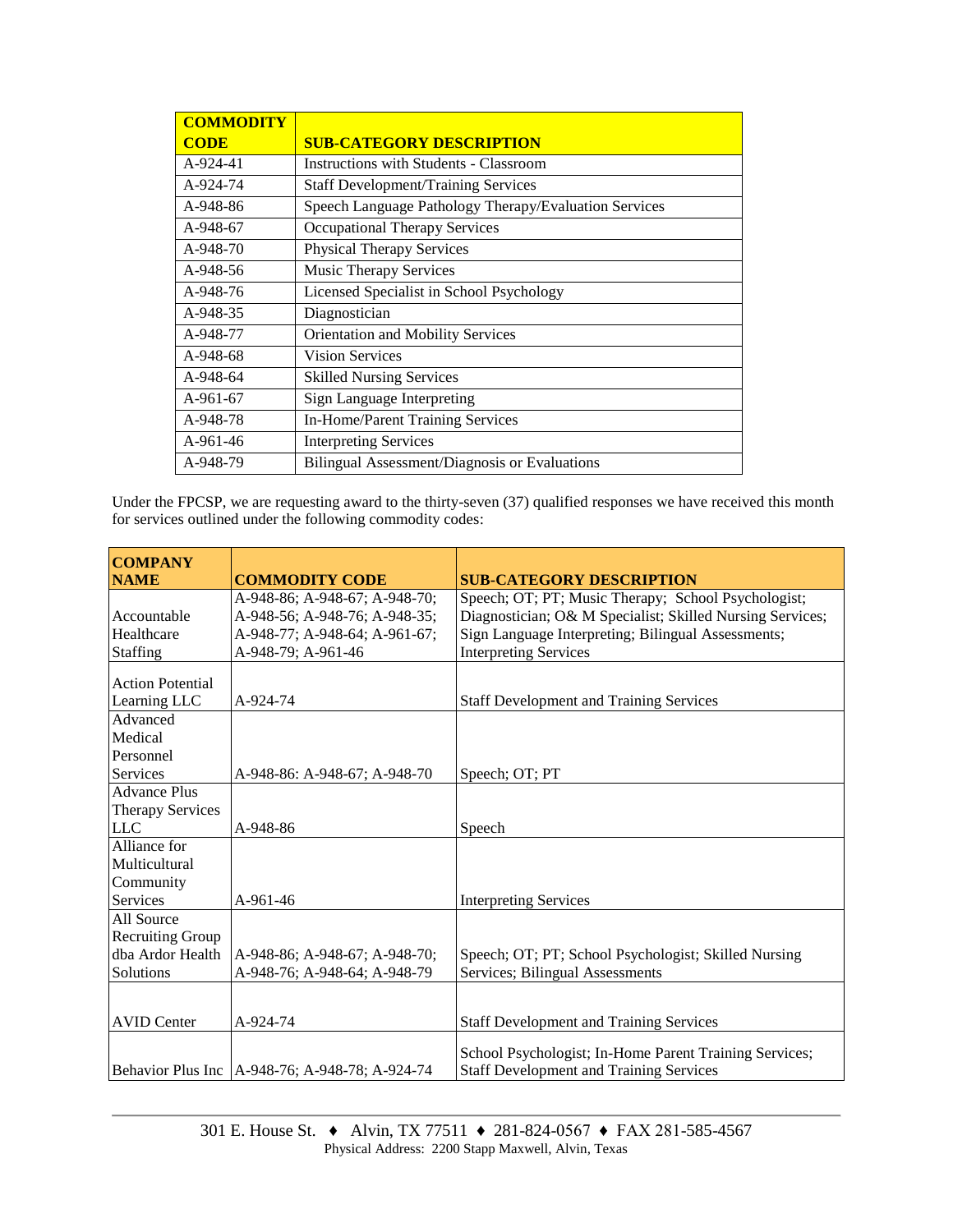| <b>Brite Success</b><br><b>LLC</b> | A-948-86; A-948-78; A-924-74                                  | Speech; In-Home Parent Training Services; Staff<br>Development and Training Services |  |
|------------------------------------|---------------------------------------------------------------|--------------------------------------------------------------------------------------|--|
| Carr Speech                        |                                                               |                                                                                      |  |
| <b>Therapy Services</b>            |                                                               |                                                                                      |  |
| <b>PLLC</b>                        | A-948-86<br>A-948-86; A-948-67; A-948-70;                     | Speech<br>Speech; OT; PT; Music Therapy; School Psychologist;                        |  |
|                                    | A-948-56; A-948-76; A-948-35;                                 | Diagnostician; O& M Specialist; Vision Services; Skilled                             |  |
|                                    | A-948-77; A-948-68; A-948-64;                                 | Nursing Services; Sign Language Interpreting; Interpreting                           |  |
| Cell Staff LLC                     | A-961-67; A-961-46; A-948-79;                                 | Services; Bilingual Assessments                                                      |  |
| Circharo                           |                                                               |                                                                                      |  |
| Acquisition LLC                    |                                                               |                                                                                      |  |
| CoreMedical                        |                                                               |                                                                                      |  |
| Group                              | A-948-86: A-948-67; A-948-70                                  | Speech; OT; PT                                                                       |  |
| Cobb Pediatric                     | A-948-86: A-948-67; A-948-70;                                 |                                                                                      |  |
| <b>Therapy Services</b>            | A-948-76                                                      | Speech; OT; PT; School Psychologist;                                                 |  |
| *Communities In                    |                                                               |                                                                                      |  |
| Schools Brazoria                   |                                                               |                                                                                      |  |
| County Inc                         | A-924-41                                                      | <b>Instructions with Students - Classrooms</b>                                       |  |
| Cumberland                         |                                                               |                                                                                      |  |
| Therapy Services,<br><b>LLC</b>    | A-948-86; A-948-67; A-948-76;<br>A-948-35; A-948-70; A-948-79 | Speech; OT; School Psychologist; Diagnostician; PT;<br><b>Bilingual Assessments</b>  |  |
|                                    |                                                               |                                                                                      |  |
| Delta - T Group                    |                                                               |                                                                                      |  |
| Inc                                | A-948-64                                                      | <b>Skilled Nursing Services</b>                                                      |  |
| Epic Pediatric                     | A-948-86; A-948-67; A-948-70;                                 |                                                                                      |  |
| Therapy LP                         | A-948-64                                                      | Speech; OT; PT; Skilled Nursing Services                                             |  |
|                                    |                                                               |                                                                                      |  |
| <b>Imagine Learning</b>            |                                                               |                                                                                      |  |
| Inc                                | A-924-74                                                      | <b>Staff Development and Training Services</b>                                       |  |
| Jackson Therapy                    |                                                               |                                                                                      |  |
| Partners                           | A-948-86; A-948-67; A-948-70;                                 | Speech; OT; PT                                                                       |  |
|                                    |                                                               |                                                                                      |  |
| Laura R Morales<br><b>CCC SLP</b>  | A-948-86                                                      | Speech                                                                               |  |
|                                    |                                                               |                                                                                      |  |
|                                    |                                                               |                                                                                      |  |
| lead4ward LLC                      | A-924-74                                                      | <b>Staff Development and Training Services</b>                                       |  |
| <b>Lead Partners</b>               |                                                               |                                                                                      |  |
| <b>LLC</b>                         | A-924-74                                                      | <b>Staff Development and Training Services</b>                                       |  |
| Medperm                            |                                                               |                                                                                      |  |
| Placement Inc dba                  |                                                               |                                                                                      |  |
| Therapy                            |                                                               |                                                                                      |  |
| Consultants                        | A-948-86; A-948-67                                            | Speech; OT                                                                           |  |
| <b>OLRAM</b>                       |                                                               |                                                                                      |  |
| Consulting                         | A-924-74                                                      | <b>Staff Development and Training Services</b>                                       |  |
|                                    |                                                               |                                                                                      |  |
| <b>Pediatric Services</b>          |                                                               |                                                                                      |  |
| of America Inc                     | A-948-64                                                      | <b>Skilled Nursing Services</b>                                                      |  |
| Prime HealthCare                   | A-948-86: A-948-67; A-948-70;                                 | Speech; OT; PT; School Psychologist; Sign Language                                   |  |
| Staffing Inc                       | A-948-76; A-961-67                                            | Interpreting                                                                         |  |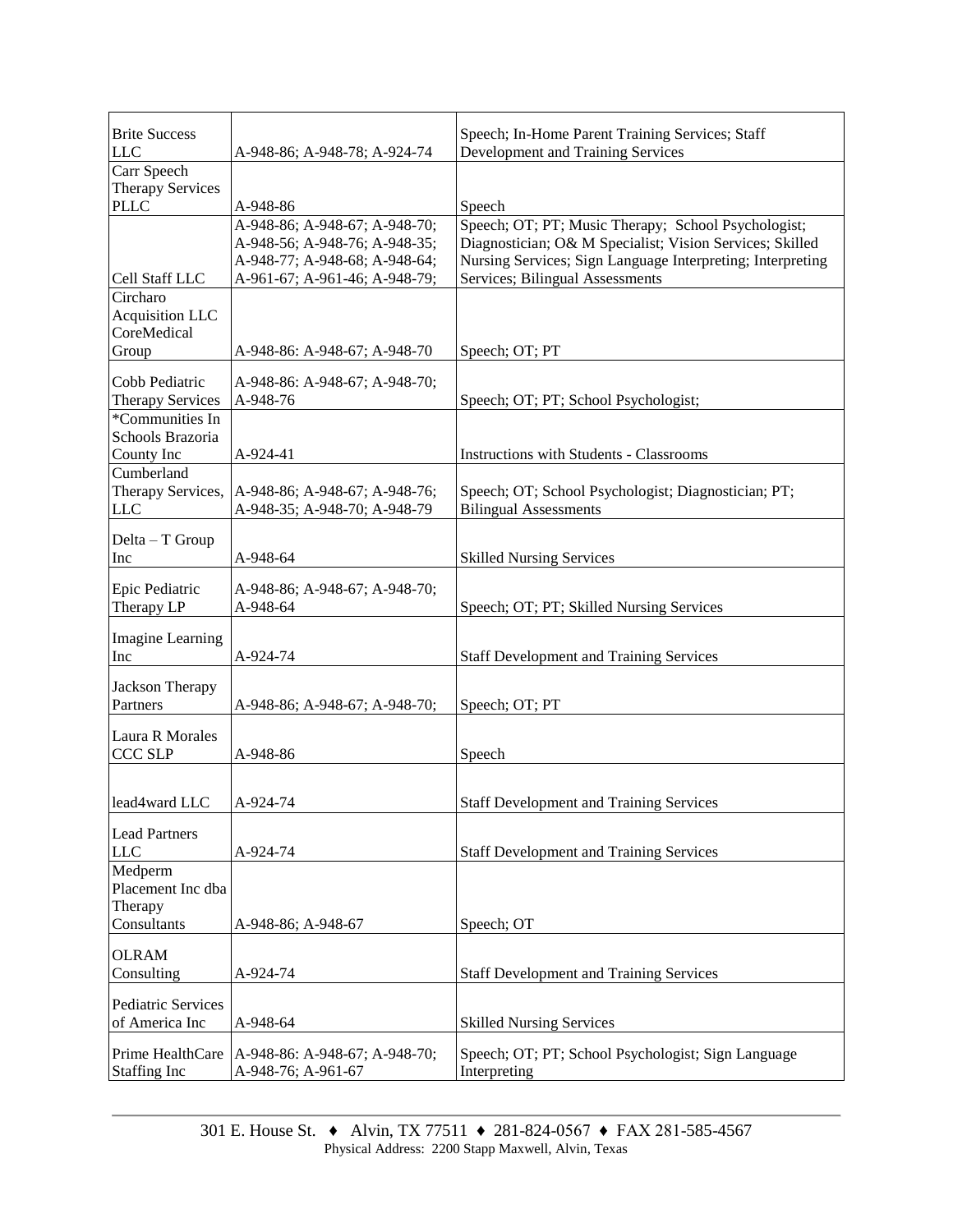| Pyramid                 |                                       |                                                             |  |
|-------------------------|---------------------------------------|-------------------------------------------------------------|--|
| Educational             |                                       |                                                             |  |
| Consultants Inc         | A-924-74                              | <b>Staff Development and Training Services</b>              |  |
|                         |                                       |                                                             |  |
|                         |                                       |                                                             |  |
| Sandra Mercuri          | A-924-74                              | <b>Staff Development and Training Services</b>              |  |
|                         |                                       |                                                             |  |
| <b>Schlechty Center</b> | A-924-74                              | <b>Staff Development and Training Services</b>              |  |
| Specialized             | A-948-86; A-948-67; A-948-70;         |                                                             |  |
| Assessment &            | A-948-76; A-948-35; A-948-77;         | Speech; OT; PT; School Psychologist; Diagnostician; O& M    |  |
| Consulting LLC          | A-948-79                              | Specialist                                                  |  |
| <b>Staffing Options</b> |                                       |                                                             |  |
| and Solutions,          | A-948-86; A-948-67; A-948-70;         |                                                             |  |
| Inc. (SOS)              | A-948-76; A-948-79                    | Speech, OT, PT, School Psychologist; O& M Specialist        |  |
|                         |                                       | Speech; OT; PT; School Psychologist; Diagnostician; O& M    |  |
|                         | A-948-86; A-948-67; A-948-70;         | Specialist; Vision Services; Skilled Nursing Services; Sign |  |
|                         | A-948-76; A-948-35; A-948-77;         | Language Interpreting                                       |  |
| <b>Staff Rehab</b>      | A-948-68; A-948-64; A-961-67          |                                                             |  |
|                         | A-948-86; A-948-67; A-948-70;         | Speech; OT; PT; Music Therapy; School Psychologist;         |  |
|                         | A-948-56; A-948-76; A-948-35;         | Diagnostician; O& M Specialist; Vision Services; Skilled    |  |
|                         | A-948-77; A-948-68; A-948-64;         | Nursing Services; Sign Language Interpreting; In-Home       |  |
|                         | A-961-67; A-948-78; A-924-74;         | Parent Training; Staff Development Training Services;       |  |
|                         | Stambush Staffing A-961-46; A-948-79; | <b>Interpreting Services; Bilingual Assessments</b>         |  |
|                         |                                       |                                                             |  |
| Therapia Staffing       | A-948-86: A-948-67; A-948-70;         |                                                             |  |
| <b>LLC</b>              | A-948-76; A-961-46                    | Speech; OT; PT; School Psychologist; Interpreting Services  |  |
| Valley Speech           |                                       |                                                             |  |
| Language &              |                                       |                                                             |  |
| Learning Center         | A-924-74                              | <b>Staff Development and Training Services</b>              |  |
|                         |                                       |                                                             |  |
| Velma Landa             | A-948-35                              | Diagnostician                                               |  |
| <b>Walsh Gallegos</b>   |                                       |                                                             |  |
| Trevino Russo &         |                                       |                                                             |  |
| Kyle PC                 | A-924-74                              | <b>Staff Development and Training Services</b>              |  |

\*We anticipate a single-line item expenditure over \$75,000 to Communities In School for the upcoming school year and request approval of the expenditure per CH (L).

## *Contracted Service Proposal (CCP)– #1606CS RFP – Curriculum And Instructional Proposal*

Under the guidance  $44.031(a)$  (2), these contracts will be for a one (1) year term beginning the date the RFP is awarded by the board, with the option to renew for an additional two (2) years should all parties be in agreement for a NON-EXCLUSIVE AWARD.

Contracted Service Providers will be used on an as needed basis throughout the District. The services and commodity codes included in the CCP are listed below:

| <b>COMMODITY</b> |                                                        |
|------------------|--------------------------------------------------------|
| <b>CODE</b>      | <b>SUB-CATEGORY DESCRIPTION</b>                        |
| A-050-00         | Fine Arts – Misc. Fine Arts General Supplies/Equipment |
| A-052-55         | Murals (Painting of Murals)                            |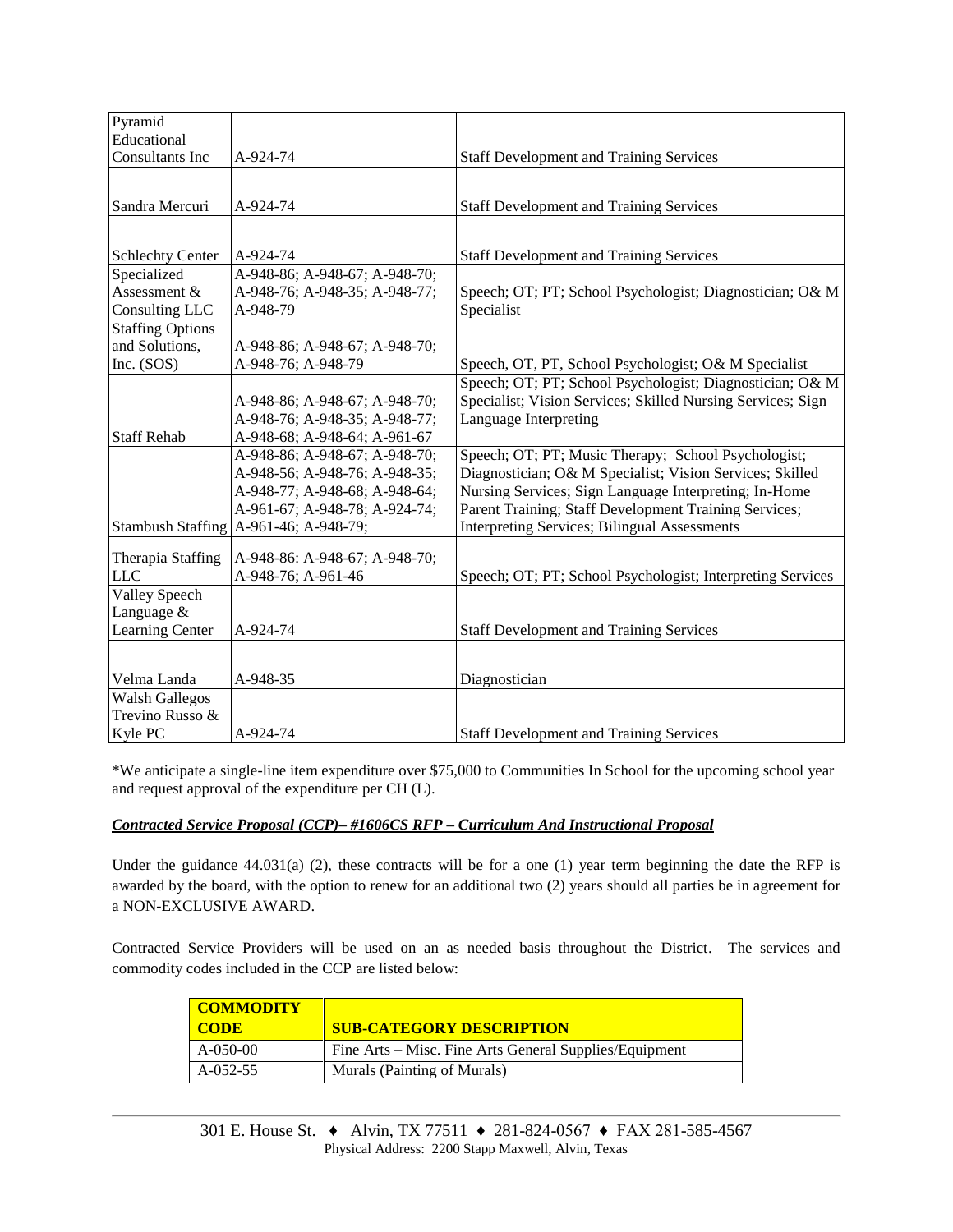| A-805-84   | Athletic Trainer & Training                                     |  |  |
|------------|-----------------------------------------------------------------|--|--|
| A-855-15   | Costumes and Accessories to include Alterations                 |  |  |
| A-910-54   | Painting, Maintenance and Repair Services including Caulking    |  |  |
| A-915-71   | Newspapers Publications Advertising, Provide Athletic           |  |  |
|            | Reviews; Media Release                                          |  |  |
| A-918-00   | General Staff Development - Convocations                        |  |  |
| A-918-06   | Consulting Service - Administrative, Board Training, Facilitate |  |  |
|            | Community Advisory Council, Bond Planning                       |  |  |
| A-918-19   | Building Structures & Components Consulting Including Door      |  |  |
|            | Hardware Specifications and Inspections                         |  |  |
| A-918-32   | Consulting Services - Not Otherwise Classified                  |  |  |
| A-918-33   | Consulting and Training for Student Cheer and Team Building     |  |  |
| A-918-69   | <b>Insurance Consulting</b>                                     |  |  |
| A-918-93   |                                                                 |  |  |
|            | Safety - Risk Management - Security (Security Audits) Safety    |  |  |
| A-918-94   | Consulting                                                      |  |  |
|            | Traffic Consulting - Design Service                             |  |  |
| A-920-00   | Data Processing, Computer Programming and Software              |  |  |
|            | Services                                                        |  |  |
| $A-924-00$ | <b>Computer Educational Training Services</b>                   |  |  |
| A-924-10   | Assemblies - Student Programs; Theatre Groups; Authors          |  |  |
|            | Visits; Motivational Speaking; Student Training with Multi      |  |  |
|            | Groups in one setting                                           |  |  |
| A-924-15   | Staff Development - Motivational Team Building / Leadership     |  |  |
| A-924-16   | Staff Development - Instructional Based Training/ Child Care    |  |  |
| A-924-20   | Training/                                                       |  |  |
|            | Instructional Training for Testing /PSAT/SAT/ACT                |  |  |
| A-924-41   | Classroom Instructional Training within a Single group, Video   |  |  |
|            | Conference, Kickstart, Communities in Schools                   |  |  |
| A-925-37   | Facility Design Services and Consulting - Food Service; Create  |  |  |
|            | student engaging atmosphere; Color schemes; Create better       |  |  |
|            | flow for students                                               |  |  |
| A-946-10   | Accounting Services - Auditing, A/P Auditing                    |  |  |
| A-948-92   | <b>Vaccination Program Services</b>                             |  |  |
| A-961-45   | Inspection & Certification Services as per TDLR and TAS         |  |  |
|            | standards; Conduct On Site Inspections                          |  |  |
| A-961-57   | Music Production Services Accompanist; Video                    |  |  |
|            | Streaming/Taping; Writing of Music; Percussion Tech             |  |  |
| A-961-62   | Personnel Service to Include PEIMS/HR Consulting/ Principal     |  |  |
|            | Services                                                        |  |  |
| A-961-73   | Theatrical Services - Video Taping, Audio Technicians and       |  |  |
|            | Recording, Lighting - Video Tape Board Meetings, Provide        |  |  |
|            | <b>Streaming and Archives</b>                                   |  |  |
| A-961-75   | <b>Translation Services</b>                                     |  |  |
| A-962-02   | Photography Services                                            |  |  |
| A-962-05   | Disc Jockeys and Emcees                                         |  |  |
| A-962-58   | Professional Services - Not Otherwise Classified including      |  |  |